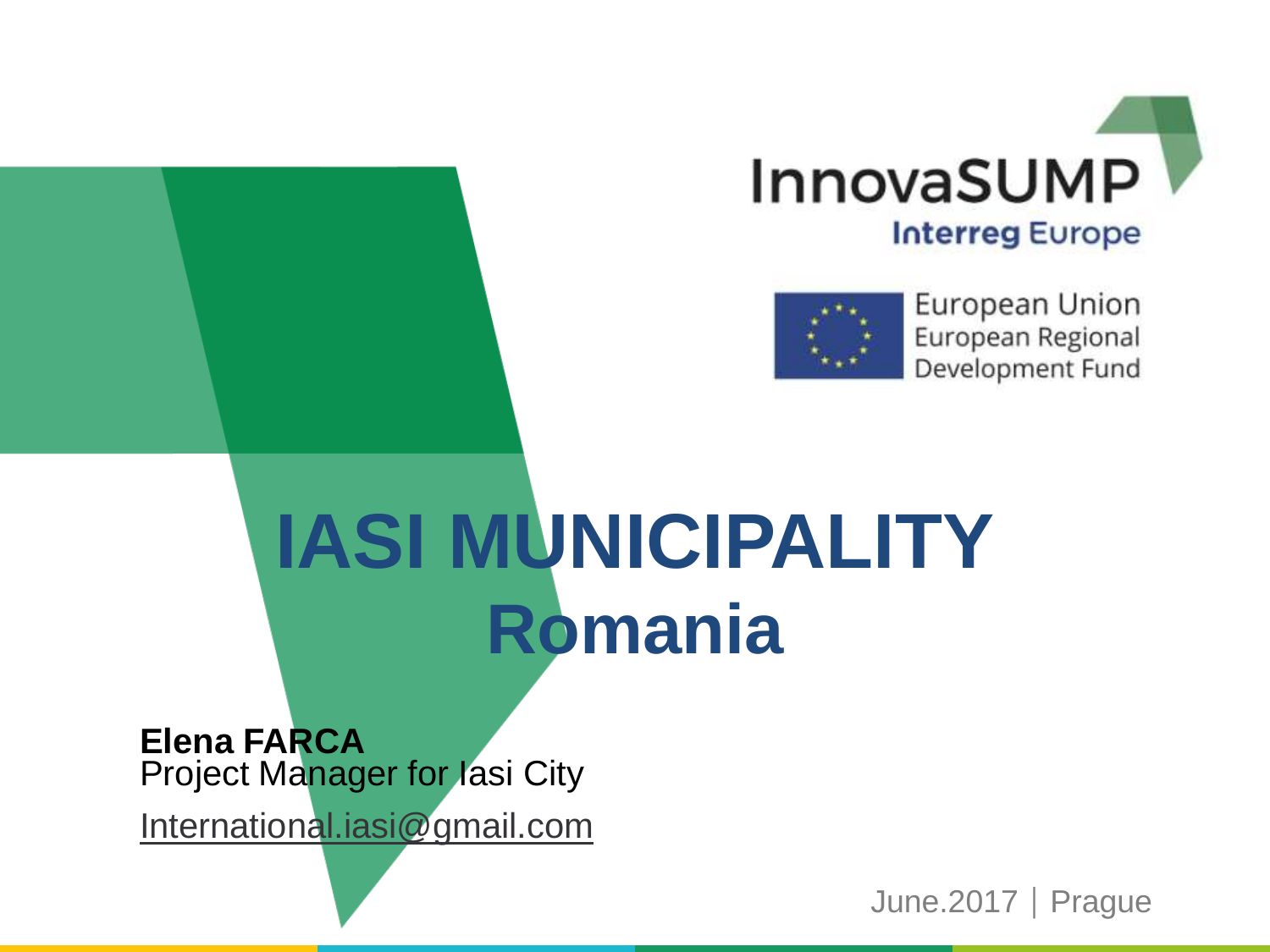

 $-14 - 14$ 

### **Large Scale European projects (Regional Operational Program) 2007 - 2014**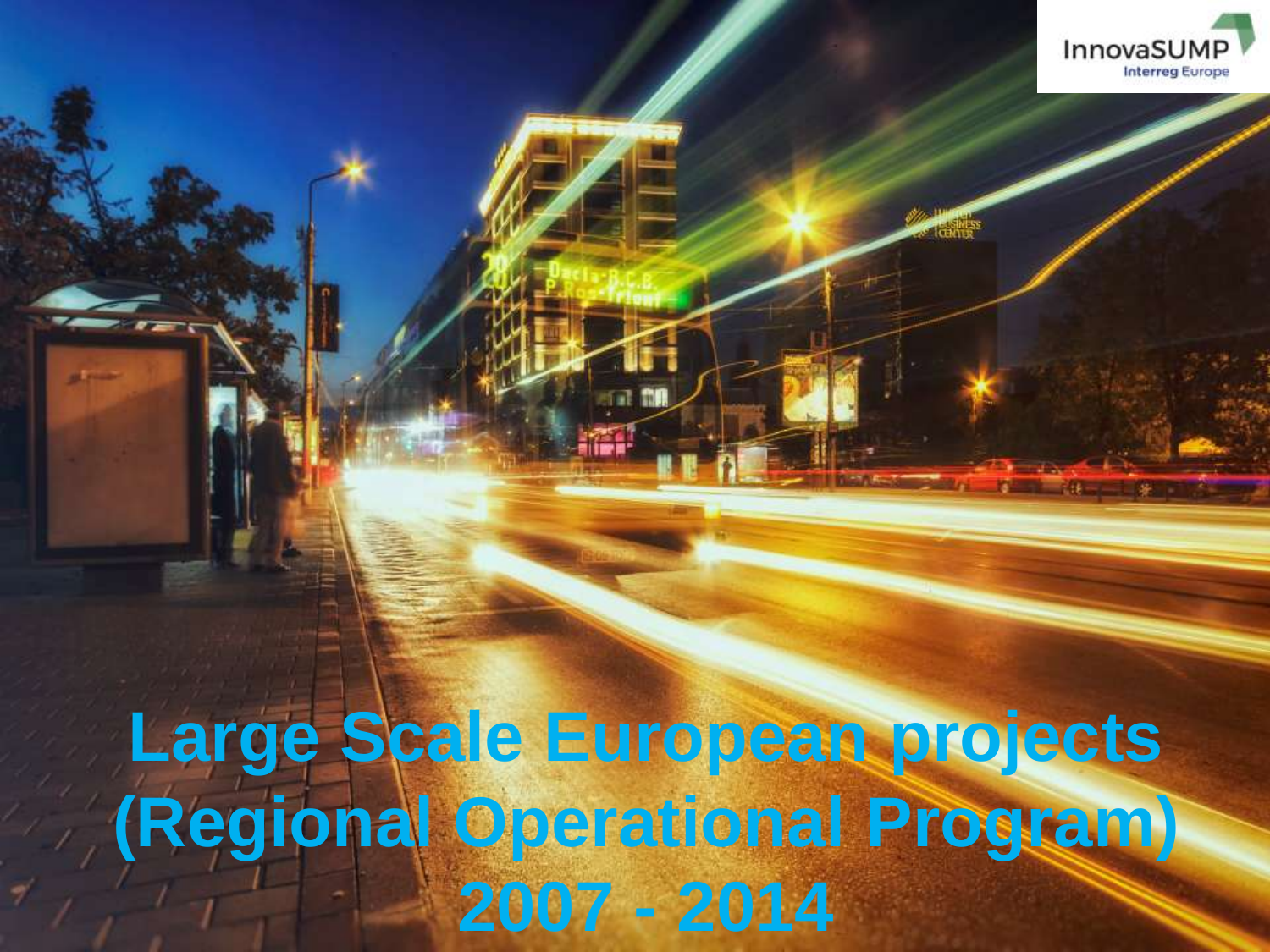### Mobility Projects Implemented

- **Traffic management system**
- **Modernization of the trams network lines (10 km),**
- **Cycling lanes (14 km)**
- **The development of East-West transport axis,** project value 78 mil lei
	- **Underpass Mihai Eminescu**
	- **Recovery road network** (6.330 ml and 123 421 sq m roadway)
	- **bicycle paths & sidewalks**
	- $\checkmark$  rehabilitation tram (1,184 ml single track)
- **Development and functional rehabilitation of South artery**
- **North-South development axis, passage Octav Băncilă**



InnovaS

**Interreg** E



3

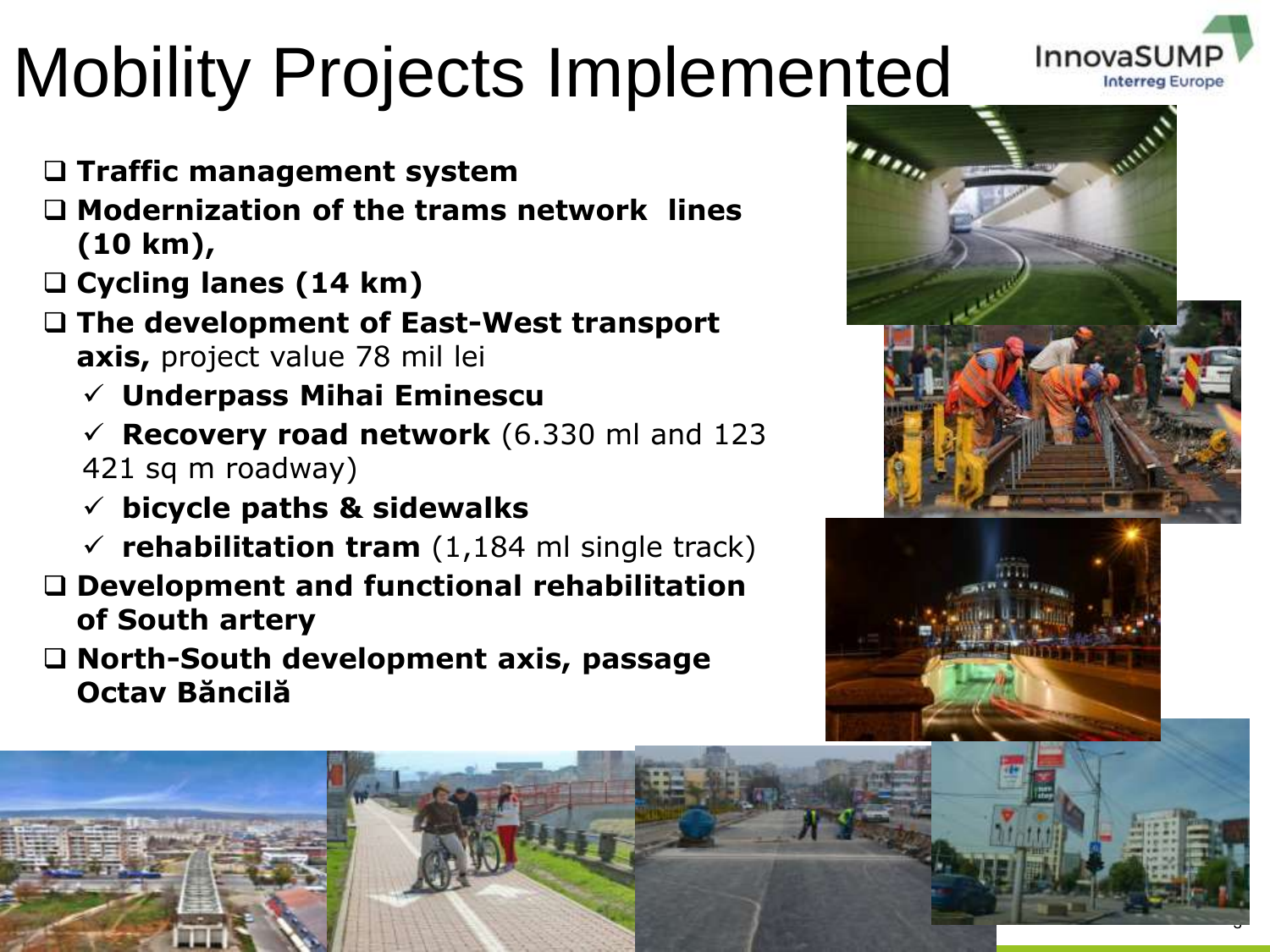

### **OTHER EUROPEAN Small PROJECTS**

 **INTERREG SOUTH EAST EUROPE (SEE) Mobility Management Plan – 2009- 2012 CIVITAS – ARCHIMEDES (for public transport enhancement) – 2009-2012**





### **European Union**

European Regional Development Fund

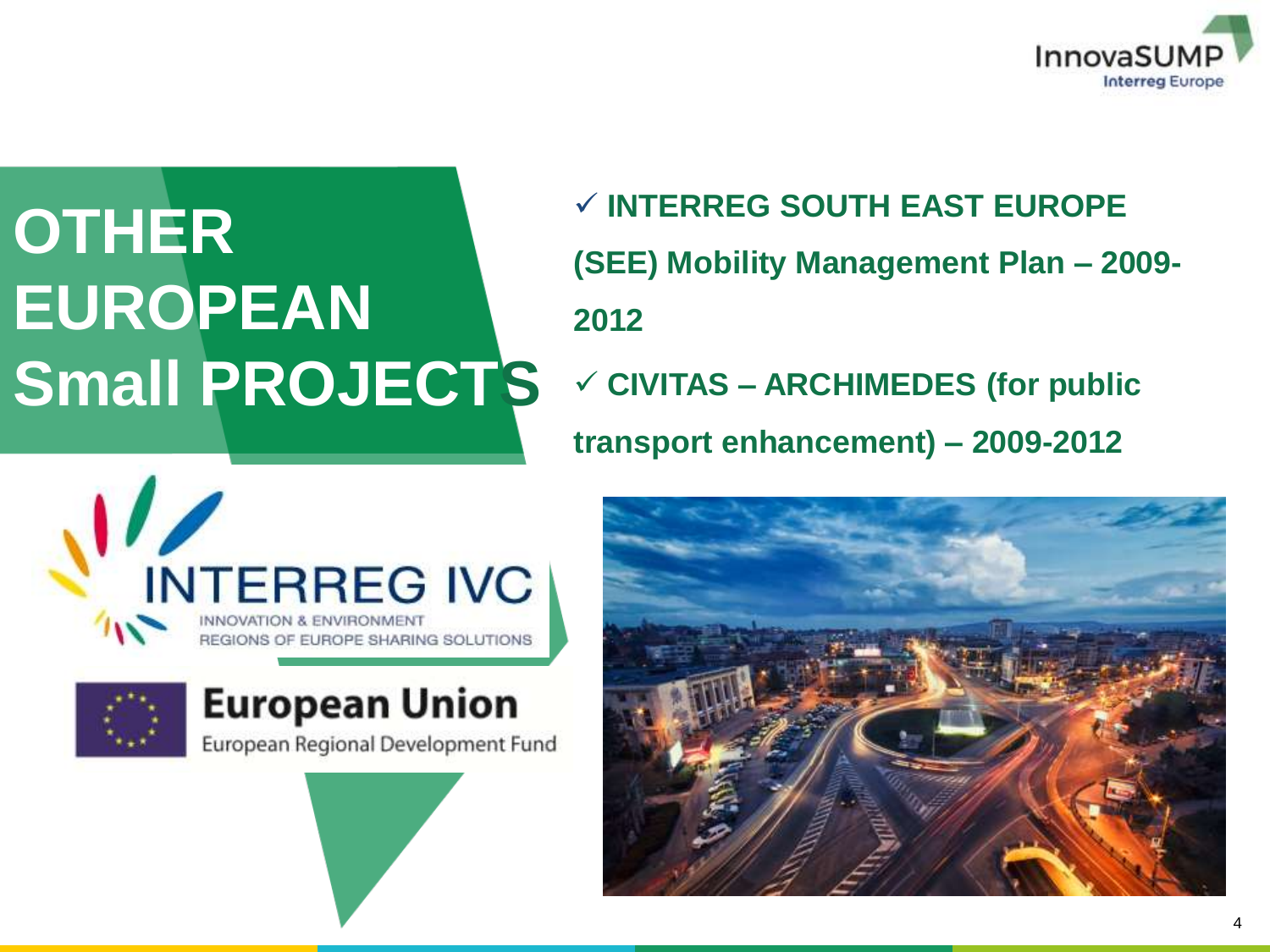

### IASI SUMP

- **Finalized on April 2016, approved by Local Council on December 2016**
- **realized by Iasi Municipality for Metropolitan Area (city + 18 communes around it), for the period 2016 – 2030**
- **Includes 7 main priorities:**
	- **1.improuvment of road infrastructure**
	- **2. Public transport (network and fleet)**
	- **3. Alternative mobility (cycling + pedestrian)**
	- **4. Parking and parking management**
	- **5. Traffic management**
	- **6. Freight**
	- **7. Intermodal mobility**

-**The new model of transport proposed in this SUMP was implemented using the software for transport planning PTV Visum**



Investim în viitorul tâul Proiect selectat în cadrul Programului Operational Regional si co-finantat de către Uniunea Europeană prin FEDR

#### **RAPORT FINAL**

PLAN DE MOBILITATE URBANĂ DURABILĂ PENTRU POLUL DE CRESTERE IASI (P.M.U.D. IASI)

PLANURI DE MOBILITATE URBANĂ DURABILĂ PENTRU POLII DE CRESTERE DIN ROMÂNIA - LOT 2: IASI



Bucuresti, Aprilie 2016

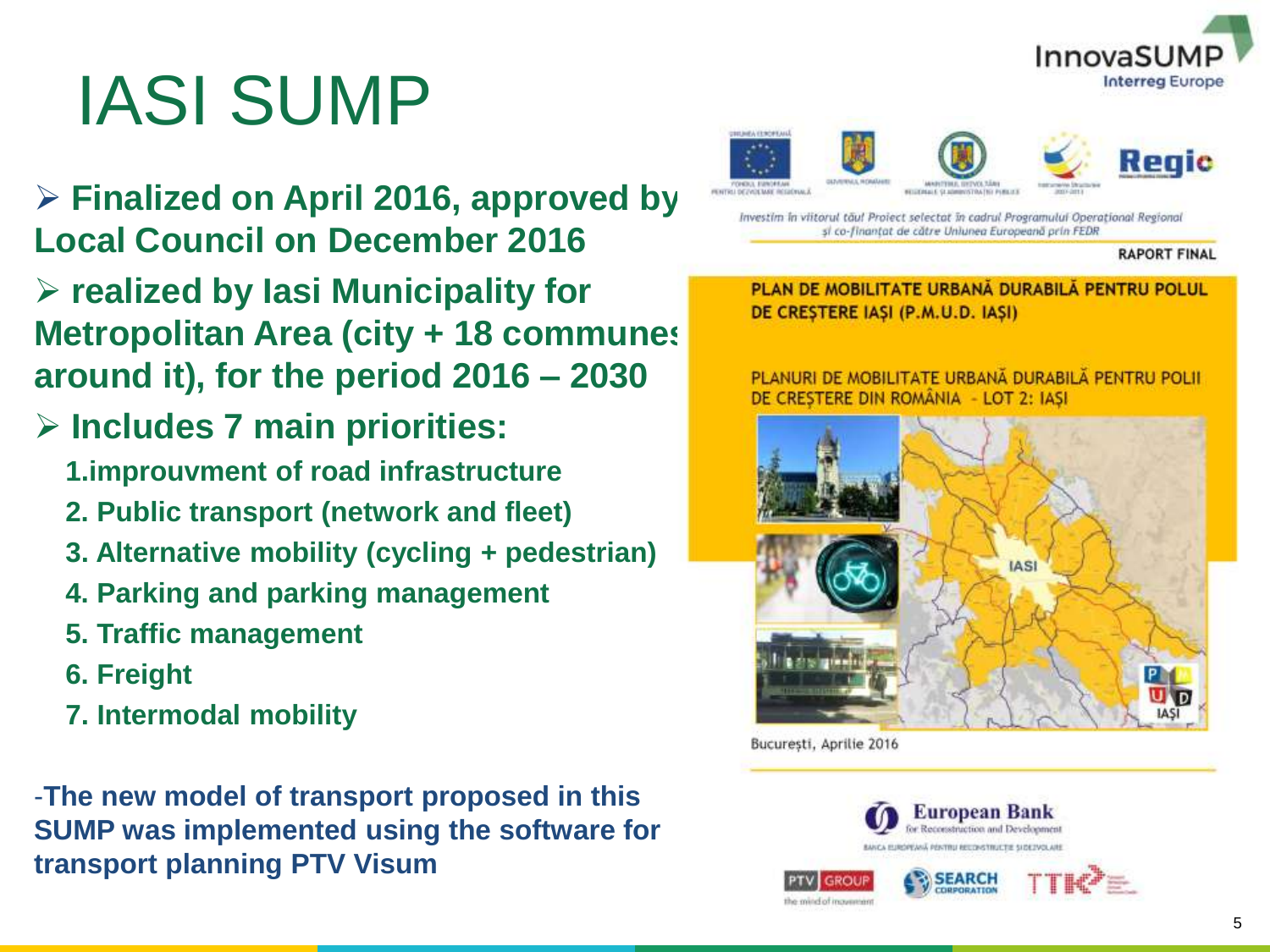

#### **1. Railway**

**Public Transport in IASI Metropolitan Area**

#### **Analysis and solutions**



- **even if is crossing from E to V the entire city, an a very crowded area, it's not used for public transport intraurban, or for connection with suburbs**

- **Solution : a interconnected approach of PT** 

**2. CTP (Public Transport Company Iasi)**

- **Very old fleet (150 trams + 146 buses over 30 years old) deserving mainly the city and only rarely the suburbs**

- **The link city-suburbs covered by various private operators not connected / area not covered**
- **The ticketing is not encouraging use of multiples choices**
- **Absence of timetables/ unpredictability**

**Lack of communication to the public or marketing Olutions proposed in SUMP** 

- **Creation of a PT network for the Metropolitan area, including railway, predictable and interconnected**
- **Improvement of services (comfort, speed, infos)**
- **Cost efficient solutions (electronic ticketing and travel) planning, dedicates lanes etc)**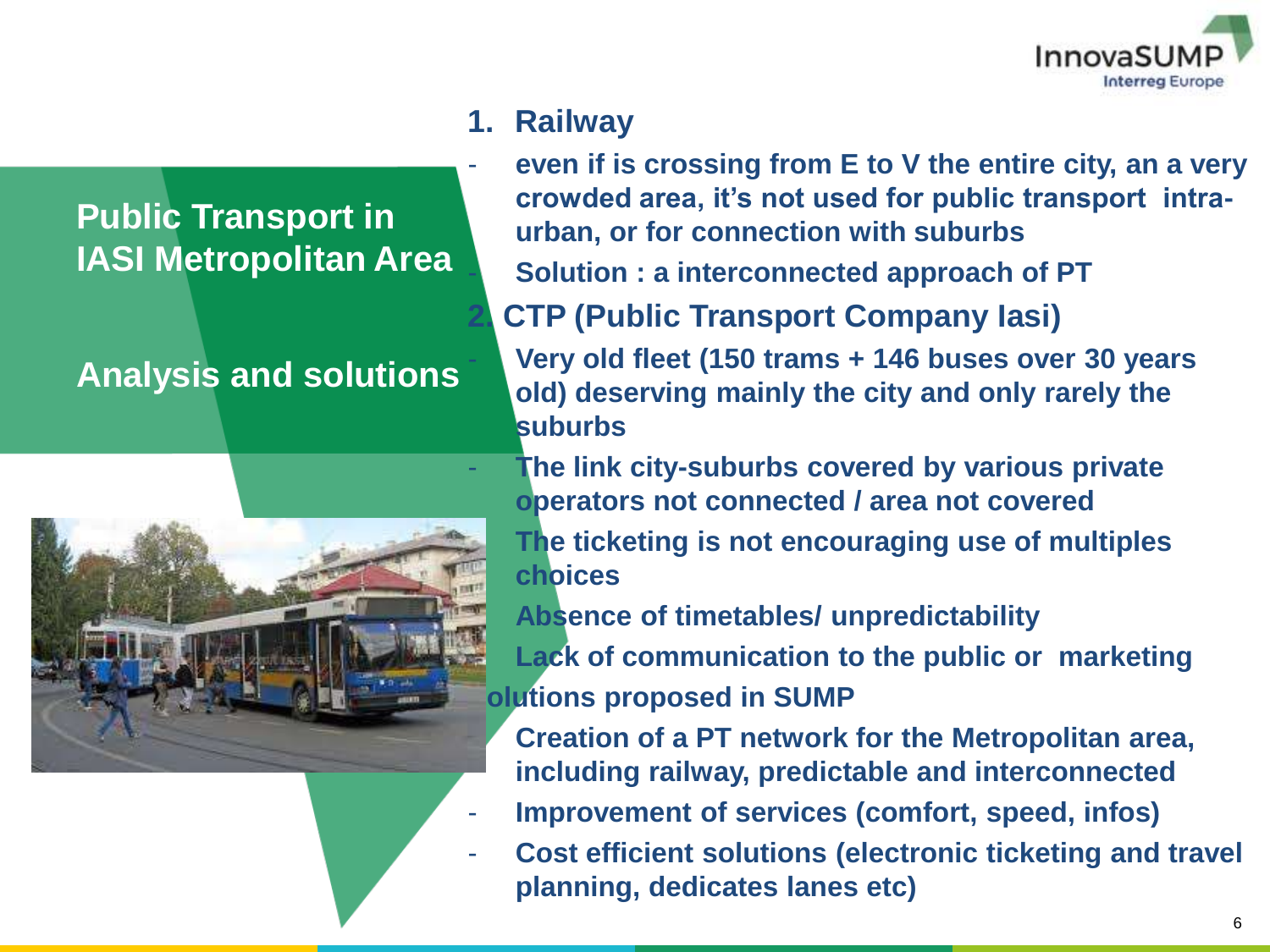# **Public Transport network in Iasi** Innovasump



**Interreg Europe**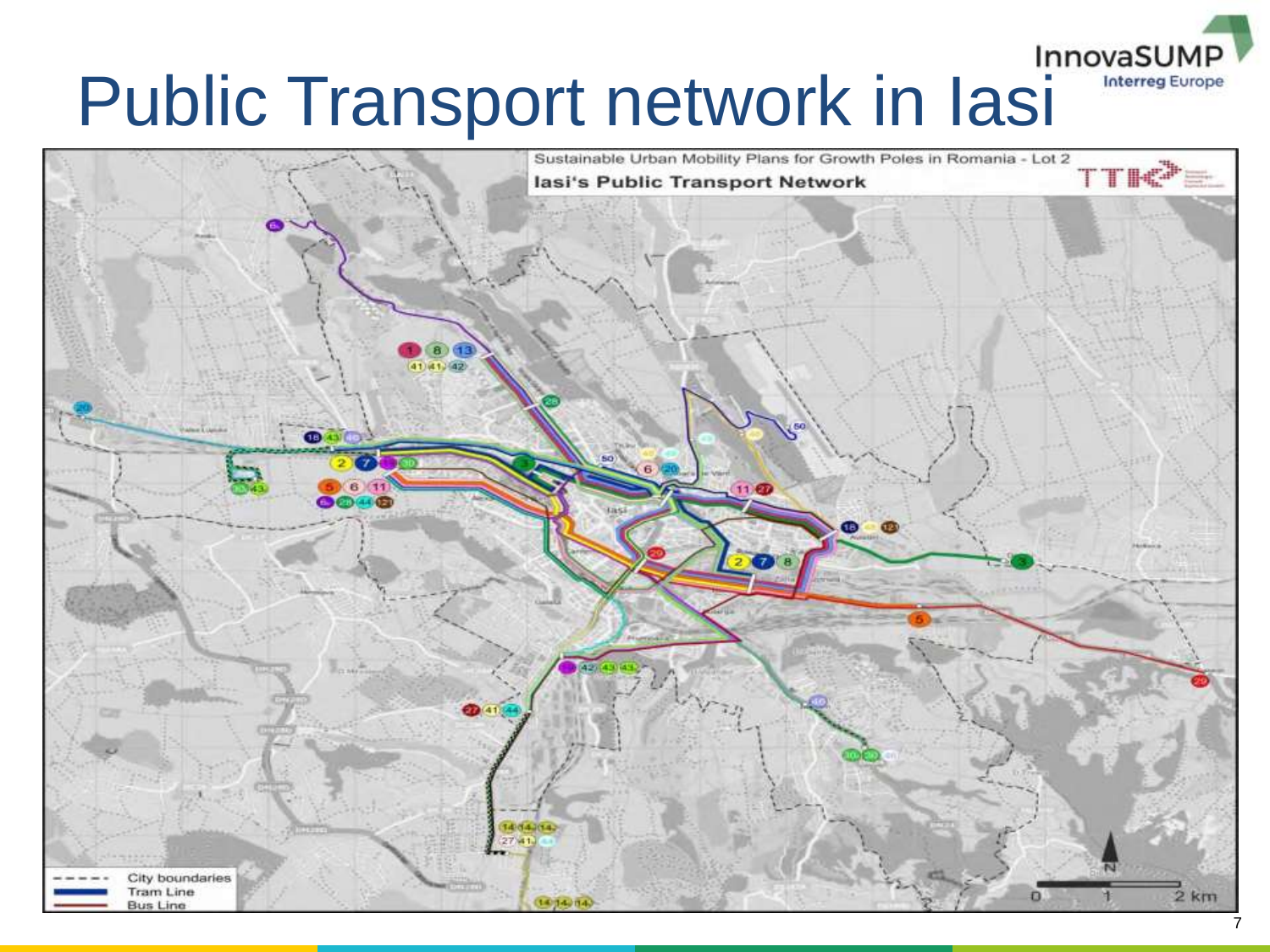

#### **Distribution of travelers according the purpose of travel**





#### **Distribution of travelers in function of mean of transport used**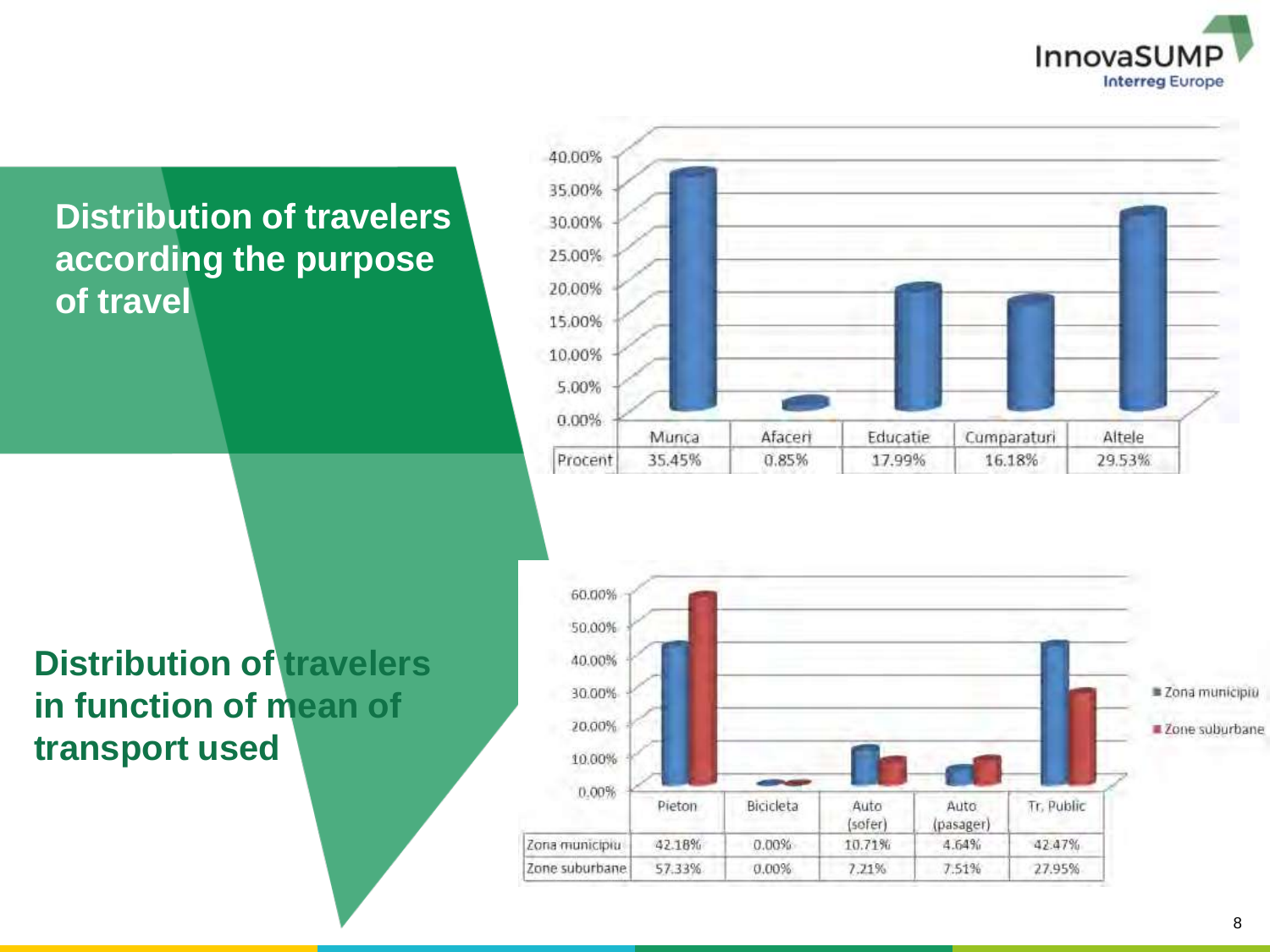

#### **Alternative mobility**



#### **Pedestrian areas**

-**300 m of a central avenue have been transformed in pedestrian area on 2012**

-**-new area need t o be identified at least in the historical area of the city and near the schools**

#### **Cycling**

**- low use – see image below**

-**14km of bicycles lanes have been made on EU funds during 2010-2014 – insufficient for the city and poorly connected**

-**1-2 renting centers only during summer**

-**Lack of specific signs, indicators, parking places Solutions:**

-**An integrate project "Velo city" including permanent renting spots, parking and tiketing, new regulation for ciclying on the entire Metropolitan area**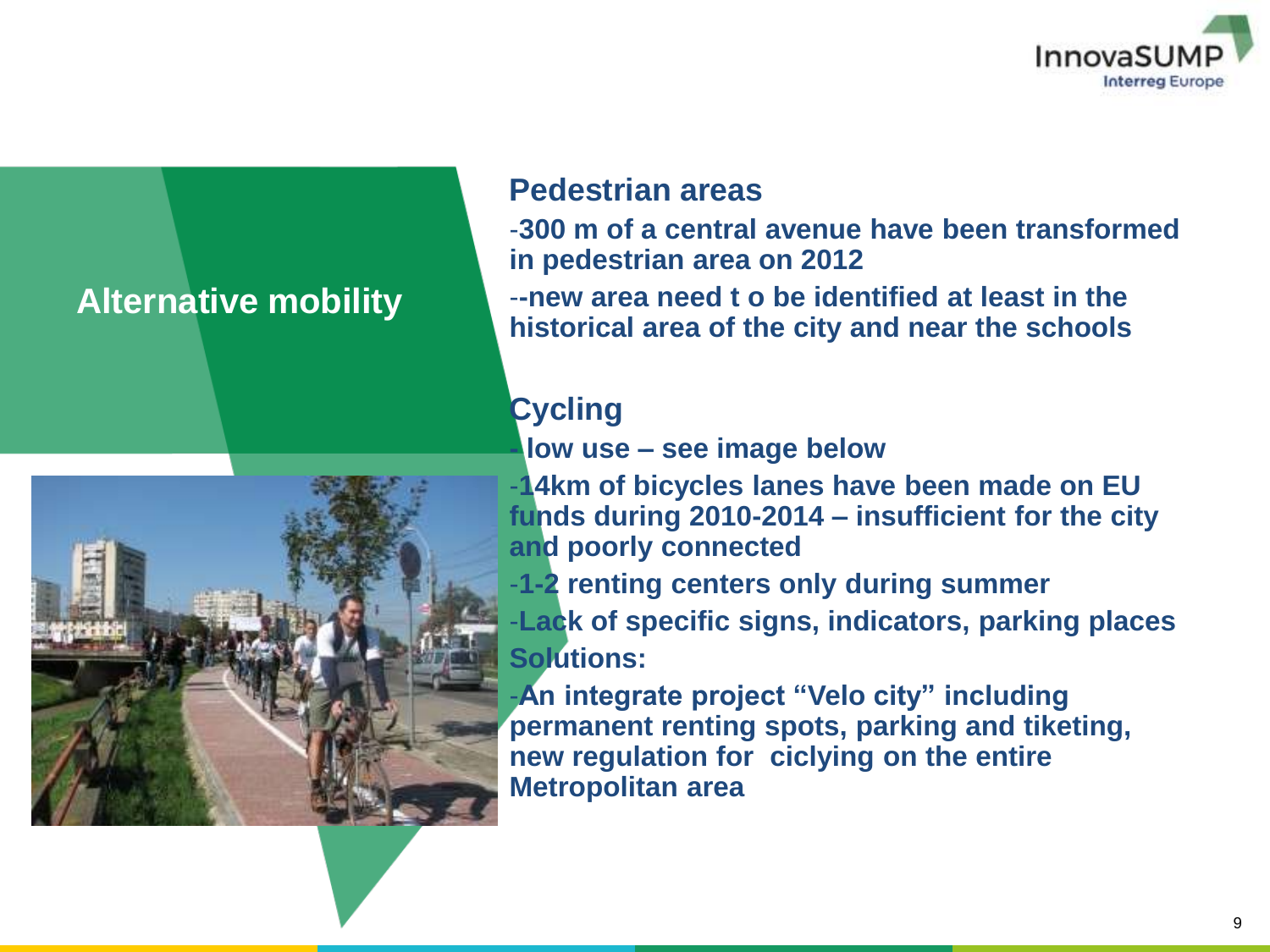

### **Parking and parking management**

### **Problems:** -**Lack of parking places** -**Parking on not permitted/ inappropriate places**



Parcare neregulamentara, interzisa/ Parking in a no-parking -zone

Parcare pe al doilea rand (dublata)/ Second row parker

Parcare pe trotuar/ zona pietonala/ Parking on the sidewalk

Parcare neconforma cu modul de parcare marcat/ Parking not conform to the marked parking space



#### **Solutions:**

- -**Clear regulations for parking**
- -**installing of parcometers**

-**developing of applications for phone to identify empty parking in the area**

-**Parking area connected with public transport**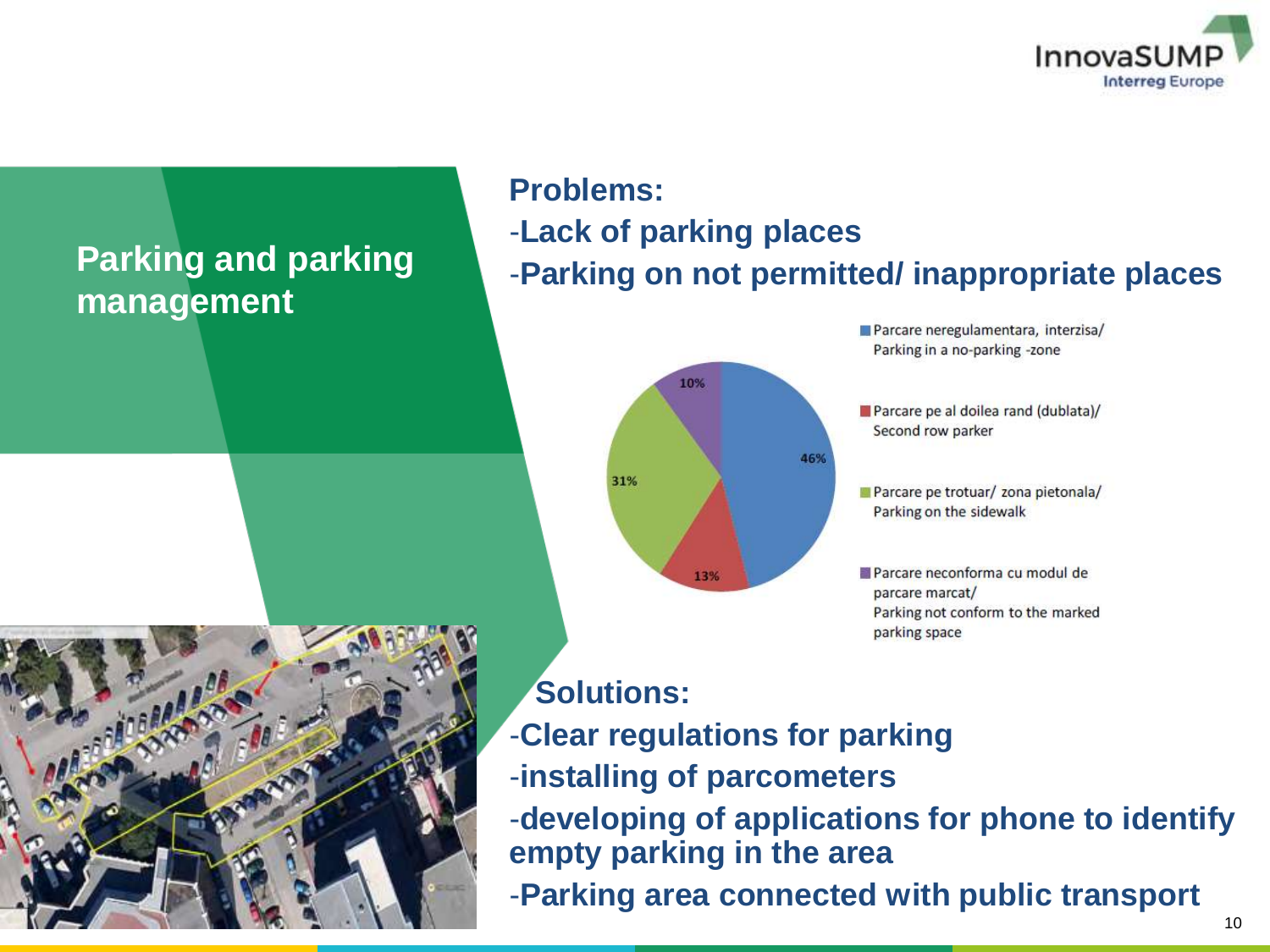

#### **Traffic management system for Iasi City**

#### **Realized through European funds FEDR 2007-2014**

**Implemented in 90 crossroads in Iasi (about 90 % of the traffic congestion points), includes camera, light, traffic sensors**  -**Not used at full capacity yet** -**Need to be included in the integrated approach of mobility and extended to metropolitan area**



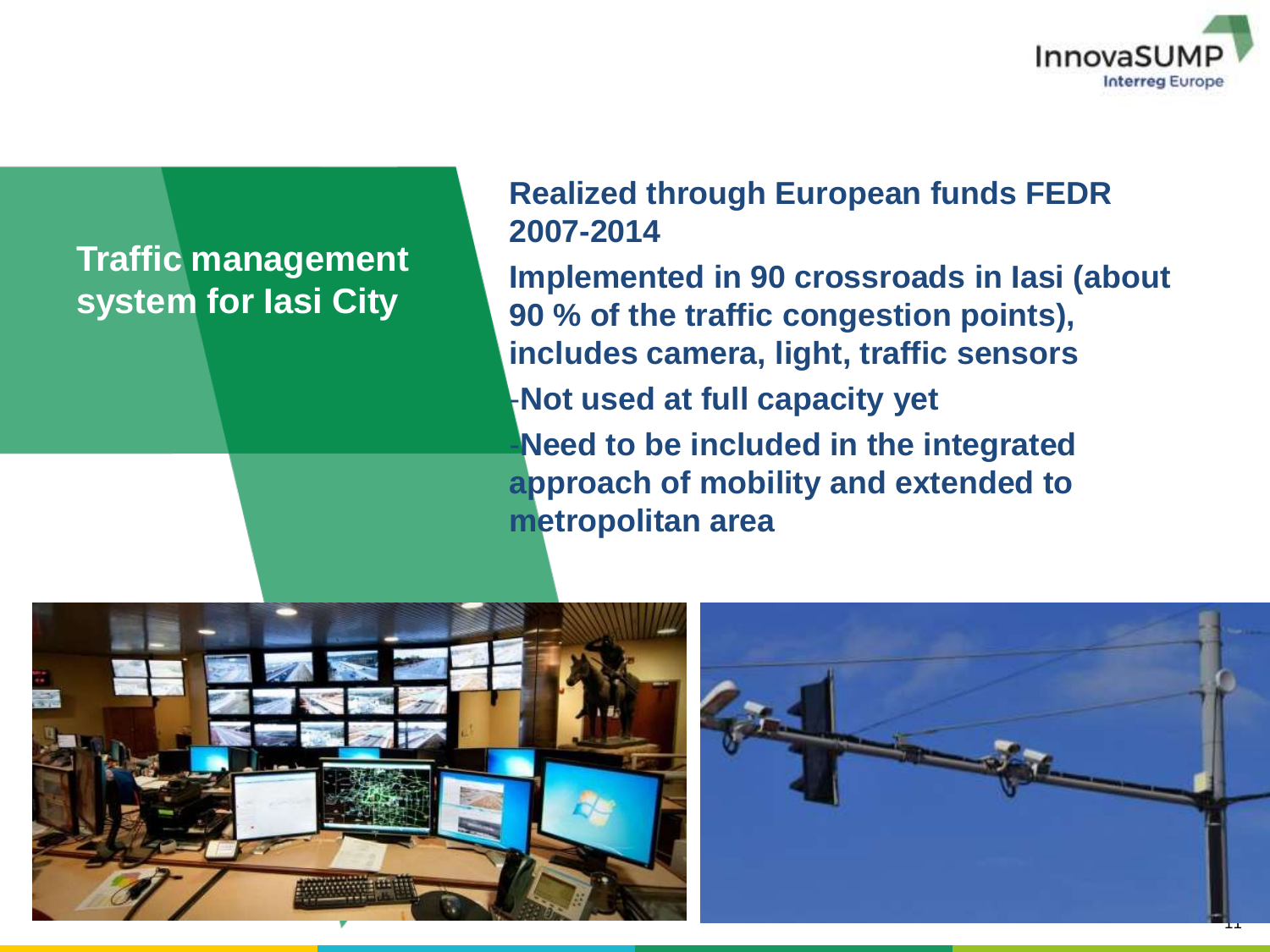

**Other aspects to be taken into consideration infuture development of Iasi SUMP**

#### -**City Airport high developments**

- **Iasi - new tourist destination and transit destination for North country Monasteries**
- -**New large scale residential projects inside the city and in suburbs**
- -**New technologies development that can contribute to increase city mobility**
- -**Integration SUMP with SEAP , SIDU and other city/region strategies**